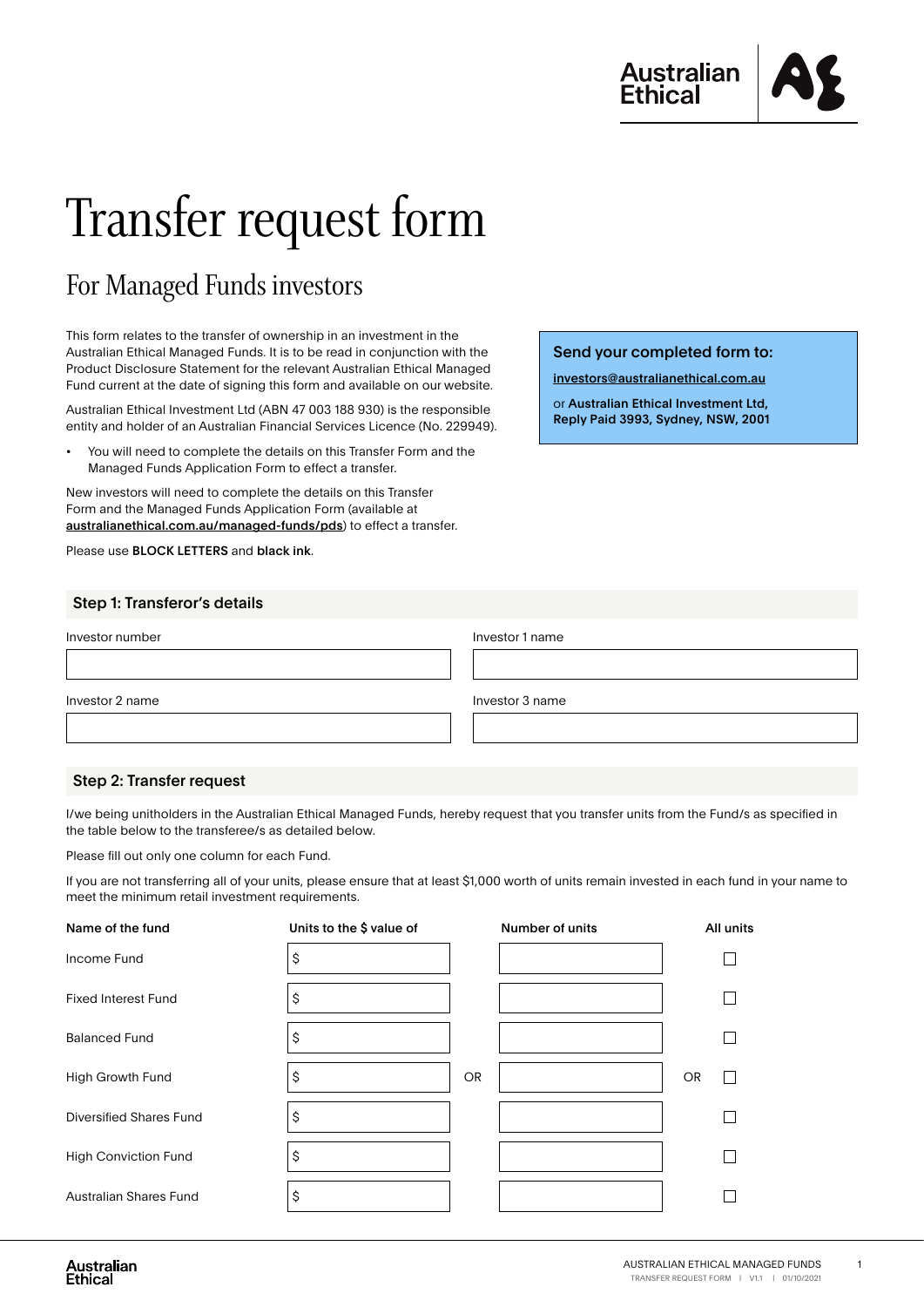# Step 2: Transfer request (continued)

| Name of the fund                                                                                                                         | Units to the \$ value of |    | Number of units                      | All units                                                                                                                                                   |
|------------------------------------------------------------------------------------------------------------------------------------------|--------------------------|----|--------------------------------------|-------------------------------------------------------------------------------------------------------------------------------------------------------------|
| International Shares Fund                                                                                                                | \$                       |    |                                      |                                                                                                                                                             |
| <b>Emerging Companies Fund</b>                                                                                                           | \$                       | or |                                      | or                                                                                                                                                          |
| Regular investment plan                                                                                                                  |                          |    |                                      |                                                                                                                                                             |
| $\Box$ Place an 'X' in the box to cease your regular investor plan. If the box is not crossed, your regular investor plan will continue. |                          |    |                                      |                                                                                                                                                             |
| Step 3: Signature of transferor(s)                                                                                                       |                          |    |                                      |                                                                                                                                                             |
| a<br>with a traditional signature (either wet ink or using a digital pen.)                                                               |                          |    |                                      | Please note we currently do not accept electronic signatures on forms. To avoid delays or having to complete this form again, ensure you sign the documents |
| Signature                                                                                                                                |                          |    | Signature                            |                                                                                                                                                             |
| X                                                                                                                                        |                          | X  |                                      |                                                                                                                                                             |
| Date (DD/MM/YYYY)                                                                                                                        |                          |    | Date (DD/MM/YYYY)                    |                                                                                                                                                             |
|                                                                                                                                          |                          |    |                                      |                                                                                                                                                             |
| Signatory's full name (please print)                                                                                                     |                          |    | Signatory's full name (please print) |                                                                                                                                                             |
|                                                                                                                                          |                          |    |                                      |                                                                                                                                                             |
| Signature                                                                                                                                |                          |    |                                      |                                                                                                                                                             |
| X                                                                                                                                        |                          |    |                                      |                                                                                                                                                             |
| Date (DD/MM/YYYY)                                                                                                                        |                          |    |                                      |                                                                                                                                                             |
|                                                                                                                                          |                          |    |                                      |                                                                                                                                                             |
| Signatory's full name (please print)                                                                                                     |                          |    |                                      |                                                                                                                                                             |
|                                                                                                                                          |                          |    |                                      |                                                                                                                                                             |
| Step 4: Transferee's details                                                                                                             |                          |    |                                      |                                                                                                                                                             |
| Investor number                                                                                                                          |                          |    | Investor 1 name                      |                                                                                                                                                             |
|                                                                                                                                          |                          |    |                                      |                                                                                                                                                             |
| Investor 2 name                                                                                                                          |                          |    | Investor 3 name                      |                                                                                                                                                             |